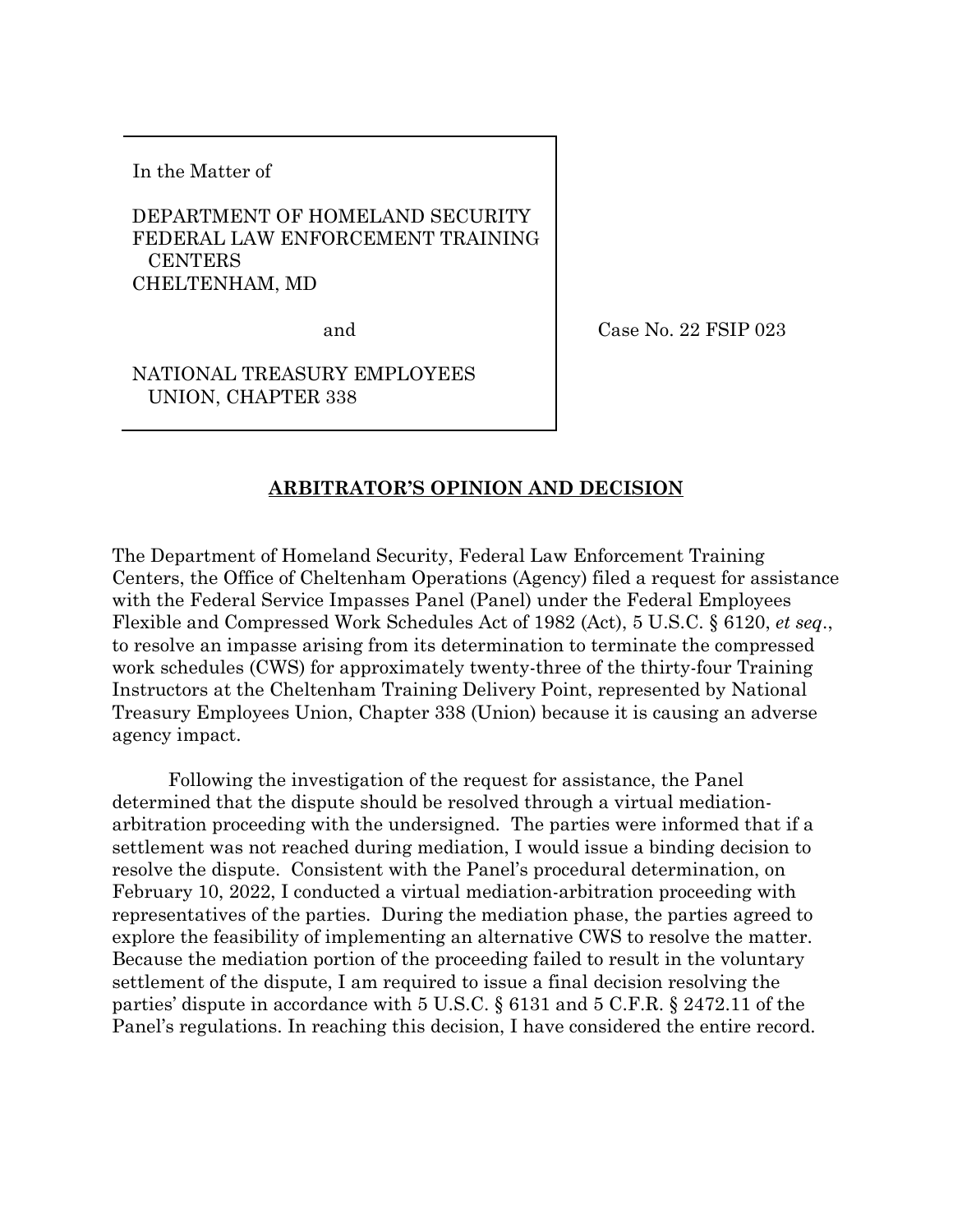### **BACKGROUND**

The principal mission of the Agency is to provide training at its facility in Cheltenham, Maryland, on firearms, driving, tactics, and investigations to law enforcement professionals to help them safely and proficiently fulfill their responsibilities. The Union is the exclusive representative of a bargaining unit consisting of approximately 746 non-professional employees located at FLETC facilities in Glynco, Georgia; Artesia, New Mexico; Cheltenham, Maryland; and Charleston, South Carolina. The parties' collective bargaining agreement (CBA) went into effect on July 27, 2021.

Prior to July 27, 2021, the parties operated under a 2014 CBA between the Agency and the American Federation of Government Employees (AFGE). However, in 2017, the FLRA certified the Union as the new exclusive representative. The 2014 CBA was in place at the time the Agency proposed to terminate the CWS in this case. That CBA permitted the parties to establish a CWS in accordance with applicable laws and regulations. The parties previously agreed to allow Training Instructors to work a CWS of either a "5/4/9" (an employee works eight 9-hour days and one 8-hour day in a two-week pay period) or "4/10" (an employee works eight 10-hour days in a two week pay period). Training Instructors not on a CWS work a traditional "5/8" (an employee works five eight-hour days each week).

Under the CWS, Training Instructors complete their biweekly 80-hour work requirement in less than ten workdays and receive regular days off (RDOs) during the traditional Monday through Friday workweek on a weekly or biweekly basis. Regardless of the schedule, Training Instructors have the choice of taking either a 30- or 60-minute lunch break. According to the Agency, many Training Instructors elect to take a 30-minute lunch break to shorten their overall day. The parties agree that most of the Training Instructors at the Cheltenham Training Delivery Point have been working a CWS for approximately the last seventeen years.

#### **ISSUE AT IMPASSE**

The sole issue before me is whether the finding on which the Agency has based its determination to terminate the CWS is supported by evidence that the schedule is causing an adverse agency impact. $1/$  $1/$ 

- (1) a reduction of the productivity of the agency;
- (2) a diminished level of the services furnished to the public by the agency; or
- (3) an increase in the cost of agency operations

<span id="page-1-0"></span>Ĩ. 1/ Under 5 U.S.C. § 6131(b), "adverse agency impact" is defined as: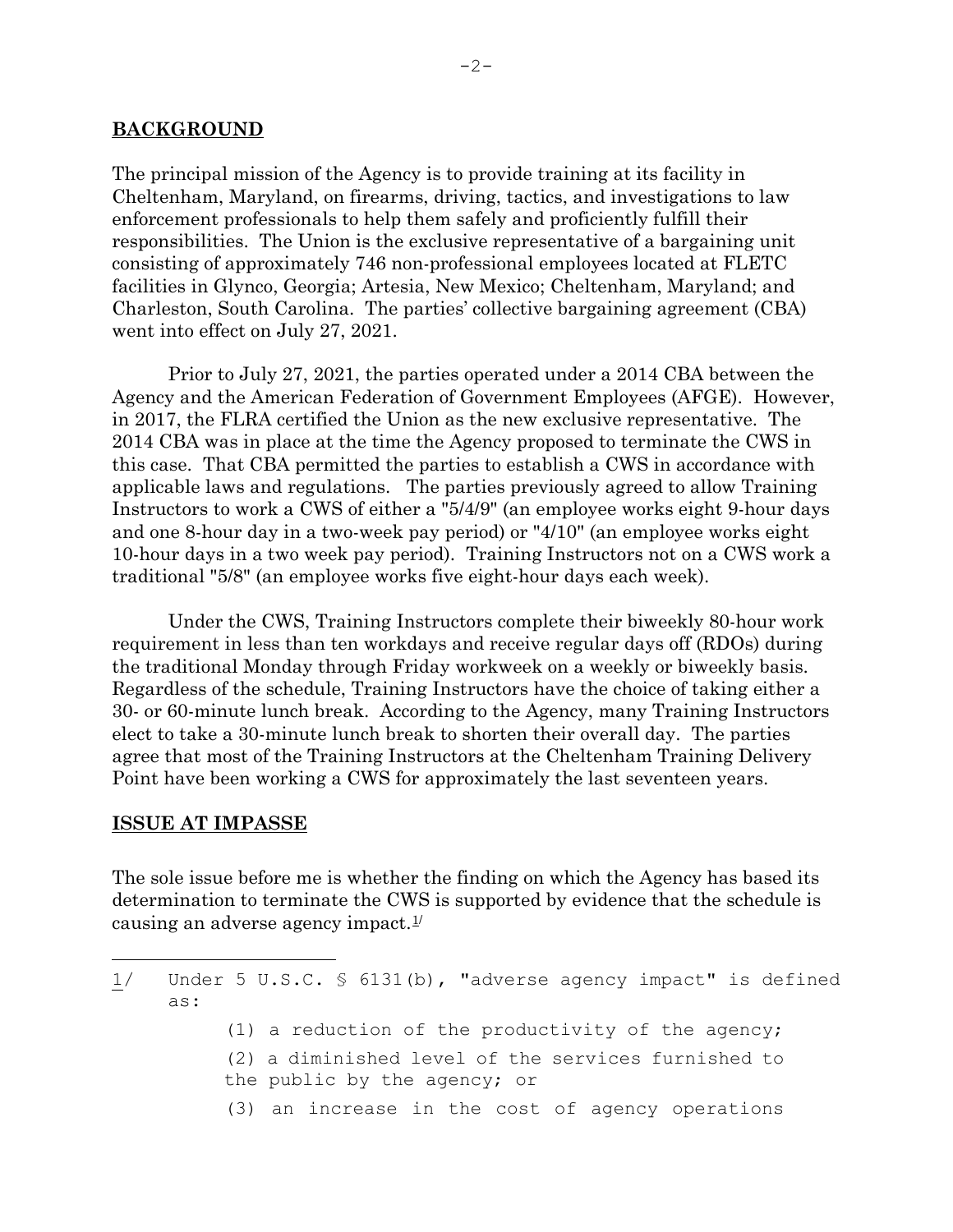### **PARTIES' POSITIONS**

Ĩ.

#### 1. The Agency's Position

The Agency takes the position that the CWS for Training Instructors at the Cheltenham Training Delivery Point is having an adverse agency impact as defined by 5 U.S.C. § 6131(b). Specifically, the Agency argues that the CWS has caused a reduction in productivity and an increase in the cost of agency operations in accordance with 5 U.S.C. §§ 6131 (b)(1) and (3). In support of these arguments, the Agency has provided evidence involving its use of While Actually Employed employees (WAEs) and "Contact Hours."

First, the Agency explained it established the WAE program in 2014, and WAEs are not regular full or part-time employees of the Agency. Rather, the WAEs serve in a substitute role in place of unavailable Training Instructors, providing the same class instruction that Training Instructors provide. The Agency uses WAEs when they need class coverage while Training Instructors are out due to sick leave, annual leave, temporary duty orders, and RDOs. The Agency funds the WAEs' costs through the Agency's annual personnel compensation and benefits budgetary allotments. Currently, the Agency is authorized WAE expenditures equivalent to two full-time employee (FTE) positions (4,160 hours).

Next, the Agency asserts that it has a policy to calculate instructors needed for a given year based on projected annual requests for training from Partner Organizations (POs). Although the Agency did not provide this policy, it explains that it derives the number of authorized FTE positions from the number of instructional hours that POs request and how many instructional hours the Agency delivers in a given year. The Agency classified these instructional hours as "Contact Hours," which it limits to the time Training Instructors spend actively delivering training. The Agency does not count the time Training Instructors spend planning or setting up as Contact Hours. Rather, the Agency explains that it provides ample time for lesson planning and set-up by assigning free periods and assigning multiple Training Instructors to the same class, with only one instructor

> (other than a reasonable administrative cost relating to the process of establishing a flexible or compressed work schedule).

The burden of demonstrating that the implementation of a proposed CWS is likely to cause an adverse agency impact falls<br>on the employer under the Act. See 128 CONG. REC. H3999 on the employer under the Act. (daily ed. July 12, 1982) (statement of Rep. Ferraro); and 128 CONG. REC. S7641 (daily ed. June 30, 1982) (statement of Sen. Stevens).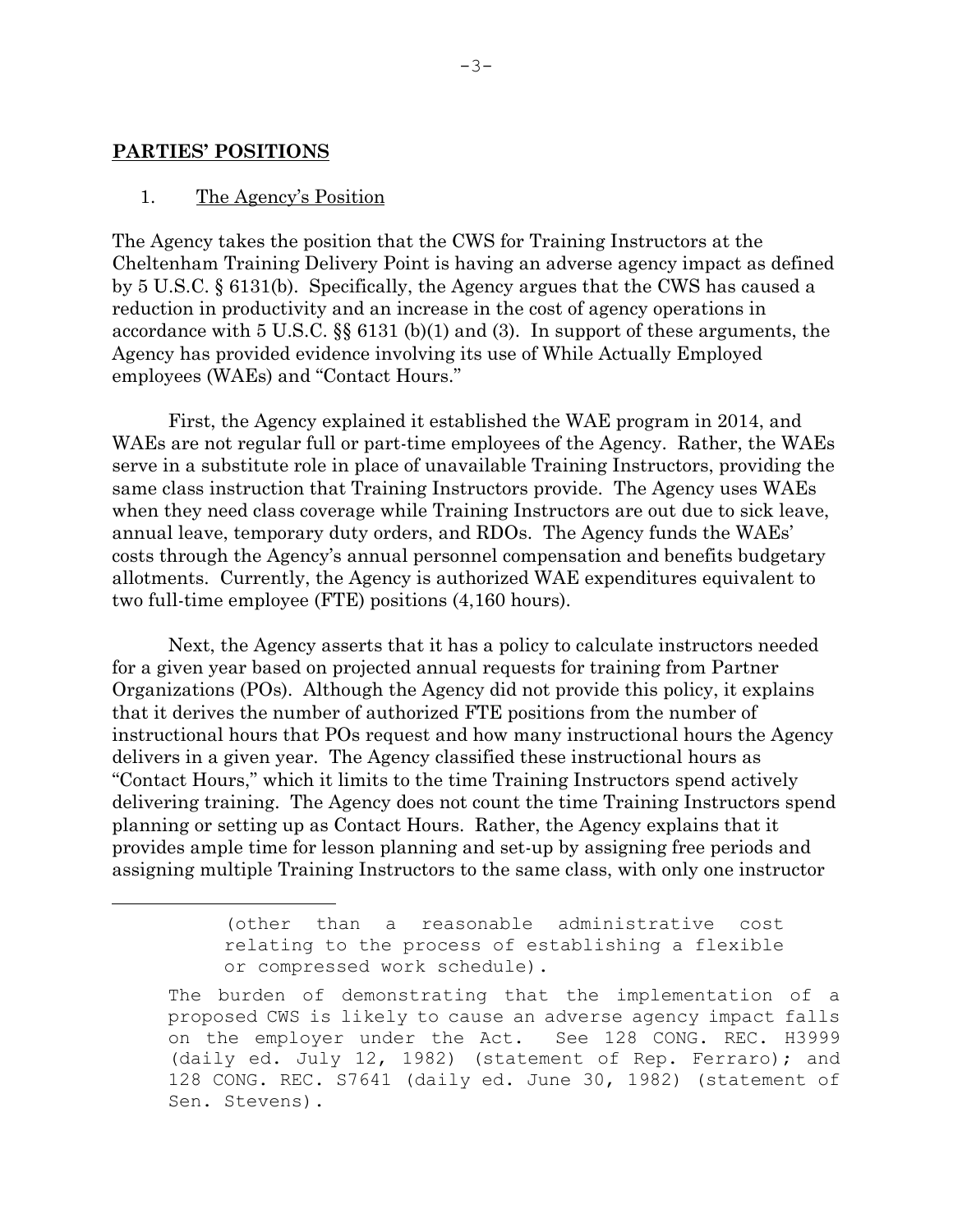required to be "on the podium" at a time. The Agency explained that the time WAEs spend providing the same instruction as Training Instructors is not counted as Contact Hours.

Given this context, the Agency argues that the CWS is causing a reduction in productivity. The Agency reasons that any hours in a Training Instructor's tour of duty outside of the "Core Training Hours" (the fixed schedule for class offerings of 7:00 a.m. to 4:00 p.m. with a one-hour lunch) cannot count as Contact Hours. Specifically, the Agency points to Training Instructors working a CWS of 4/10 as working 16 hours each pay period when no class is in session. Additionally, the Agency asserts that because they cannot count WAEs' instructional time as Contact Hours, the continued use of WAEs to cover classes for Training Instructors on RDOs has led to a decrease in Contact Hours. As the Agency derives the number of FTEs to staff, using in part the number of Contact Hours it delivers, the Agency argues that the use of WAEs to cover RDOs hurts operational statistics and could lead to a decrease in budget or FTE staffing in the future.

The Agency also argues that the CWS is causing an increase in the cost of agency operations as it has had to use WAEs to staff voids created by Training Instructors on RDOs. The Agency reasons that this WAE cost for RDO coverage is an increased cost over what the Agency would pay if Training Instructors worked a schedule that followed the Core Training Hours. The Agency provided schedules and accounting showing the number of hours the Agency used WAEs to cover class instruction for a Training Instructor on an RDO. The Agency explained that its scheduling policy attempts to cover a class with other available Training Instructors before scheduling a WAE. The Agency calculated its WAE expenditures for just the purpose of covering RDOs to be 2,025 hours in FY19, 1,367 hours in FY20, and 722 hours for FY21 plus the first quarter of FY22. Using the set WAE pay rate, the Agency calculated the cost of WAE coverage of RDOs to be \$101,533 in FY19, \$68,582 in FY20, and \$36,201 for FY21 plus the first quarter of FY22. The Agency noted for FY20 that due to COVID-19, there was a temporary closure of the training programs from March until June that year. The Agency did not use any WAEs from March 2020 until the beginning of FY21.

## 2. The Union's Position

The Union takes the position that the CWS has not had an adverse impact on the Agency. In the alternative, the Union takes the position that the Agency has failed to demonstrate an adverse impact that meets its burden under the Act. Specifically, the Union claims the Agency has not offered evidence showing the budget for WAEs or that WAE expenditures have had an adverse impact relative to the Agency's allocated budget. The Union also pointed out that after the Agency implemented changes recommended by the Union to utilize the full capabilities of its internal scheduling system, the Agency's evidence shows a discernable decrease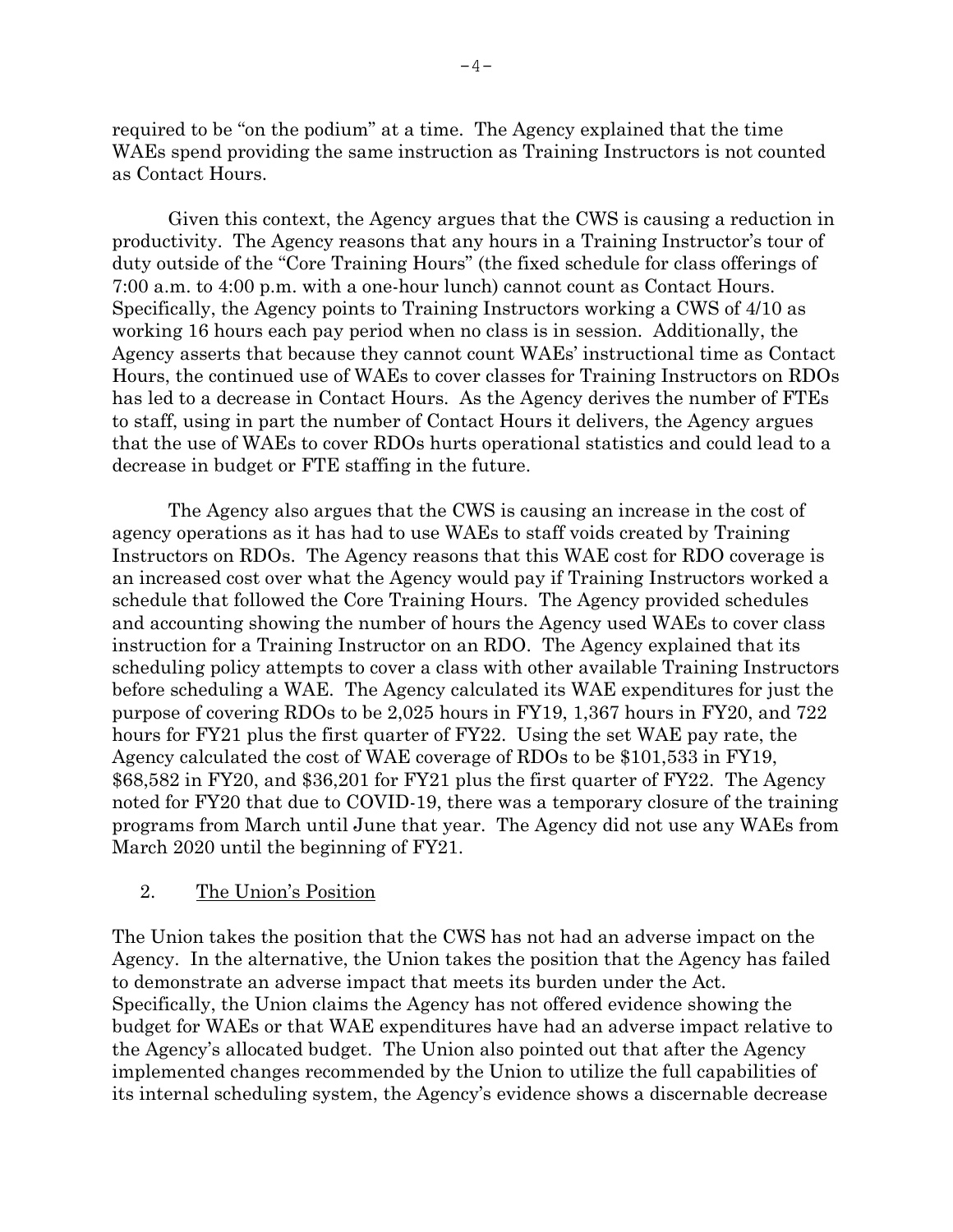## in WAE expenditures.

The Union also asserts that the Agency's mismanagement resulted in the unnecessary use of WAEs and any associated costs. Reviewing the Agency's evidence, the Union claims that it does not show whether other Training Instructors were available to work when WAEs were used to cover RDOs. Without such evidence, the Union argues the Agency's claim that it had to resort to using WAEs to cover RDOS is unsupported. To refute the Agency's evidence, the Union provided evidence of its own relating to scheduling Training Instructors to monitor classes. The Union claims that this evidence proves the Agency's evidence of WAE use is incomplete and misleading. Moreover, the Union claims that the Agency failed to provide any evidence supporting its claim that the CWS resulted in a loss of productivity.

# **CONCLUSION**

Under  $\S 6131(c)(2)(B)$  of the Act, the Panel is required to take final action in favor of the agency head's determination to terminate a CWS if the finding on which the determination is based is supported by evidence that the schedule is causing an "adverse agency impact." As its legislative history makes clear, Panel determinations under the Act are concerned solely with whether an agency has met its statutory burden based on "the totality of the evidence presented."[2](#page-4-0)/

Having carefully considered the totality of the evidence presented in this case, I find that the Agency has not met its statutory burden. In this regard, the Agency has gone to great lengths to detail the coverage required to maintain Agency operations during the Core Training Hours due to Training Instructors' RDOs. The Agency, however, has failed to support its finding that the CWS has caused either a reduction in productivity or an increase in the cost of Agency operations.

<span id="page-4-0"></span>Ĩ. 2/ See the Senate report, which states:

> The agency will bear the burden in showing that such a schedule is likely to have an adverse impact. This burden is not to be construed to require the<br>application of an overly rigorous evidentiary an overly rigorous evidentiary standard since the issues will often involve imprecise matters of productivity and the level of<br>service to the public. It is expected the Panel It is expected the Panel will hear both sides of the issue and make its determination on the totality of the evidence presented. S. REP. NO. 97-365, 97th Cong., 2d Sess. at 15-16 (1982).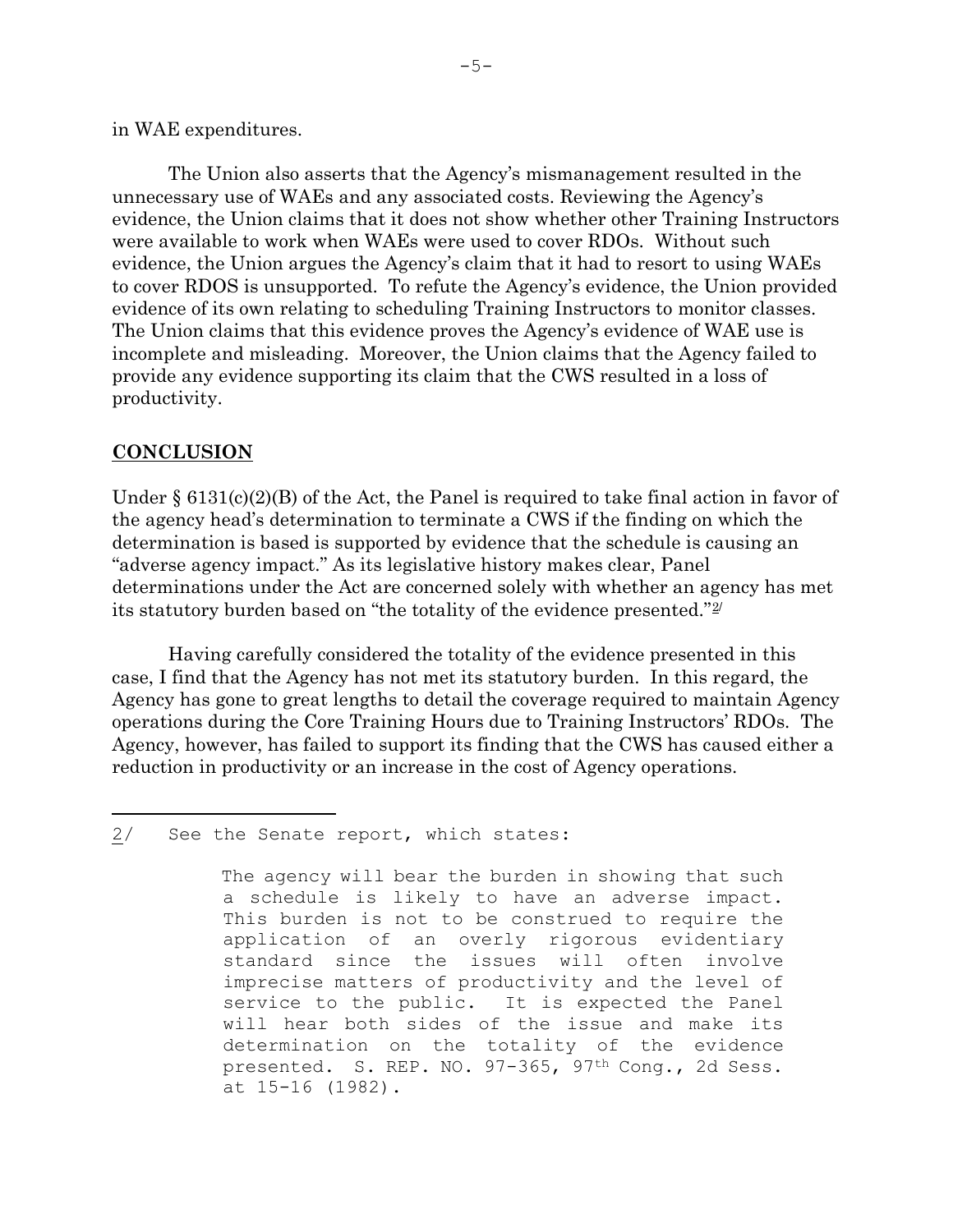First, the Agency's contention that the CWS is causing an increase in the cost of Agency operations is solely based on an evaluation of the amount of time the Agency has used WAEs to cover Training Instructors' RDOs. In presenting its argument, the Agency has established its need for coverage for the Core Training Hours. The Agency's evidence also shows that many Training Instructors use a 30 minute lunch break to shorten their overall workday. If Training Instructors do not work a CWS, they will work a traditional schedule of 5/8. Those Training Instructors who elect to take a 30-minute lunch break would have a tour of duty of 7:00 am to 3:30 pm, or 7:30 am to 4:00 pm. The Agency has not provided evidence of how it would have managed staffing to remain fully operational between the Core Training Hours of 7:00 am to 4:00 pm, with most Training Instructors either arriving after 7:00 am or leaving prior to 4:00 pm.

The Agency suspended CWS in April 2021, reverting all Training Instructors to the 5/8 schedule. It is unclear why the Agency provided no data concerning scheduling, costs, or Contact Hours during this time. In fact, the Agency provided no data from February 2021 to July 2021. While it is logical that there would be no need for WAEs to cover RDOs if there are no more RDOs, it is just as logical to reason that Training Instructors working a 5/8 schedule and electing to take a 30 minute lunch break cannot cover a 9-hour instructional day. In addition, in the absence of CWS, the cost of WAEs for reasons other than RDOs could be expected to increase, as Training Instructors are required to use leave rather than an RDO for personal business or health-related purposes. Without establishing what Agency operations would have cost without CWS, it is impossible to determine if CWS has caused an increase in that cost.

Second, the Agency asserts the CWS is causing a reduction in productivity. Specifically, the Agency identifies an overall decrease in Contact Hours due to Training Instructors on a CWS of 4/10 working hours outside of the Core Training Hours. Again, the Agency's claims are based on a comparison with only one side. That is, the Agency fails to provide a projected productivity baseline which, in the absence of CWS, it purports would be greater.

Additionally, the Agency has failed to provide any evidence outlining Contact Hours as an appropriate measure of productivity. The Agency did not provide a context for the administration of Contact Hours, including, most importantly, why WAE instruction does not qualify. Without a basis for relying on Contact Hours as the appropriate measure of productivity, Contact Hours are nothing more than a bookkeeping tool for purposes of this determination. Further, Contact Hours, by the Agency's own admission, are primarily at the Agency's discretion given its right to assign work and its practice of filling free periods by assigning multiple Training Instructors to the same class with only one instructor "on the podium."